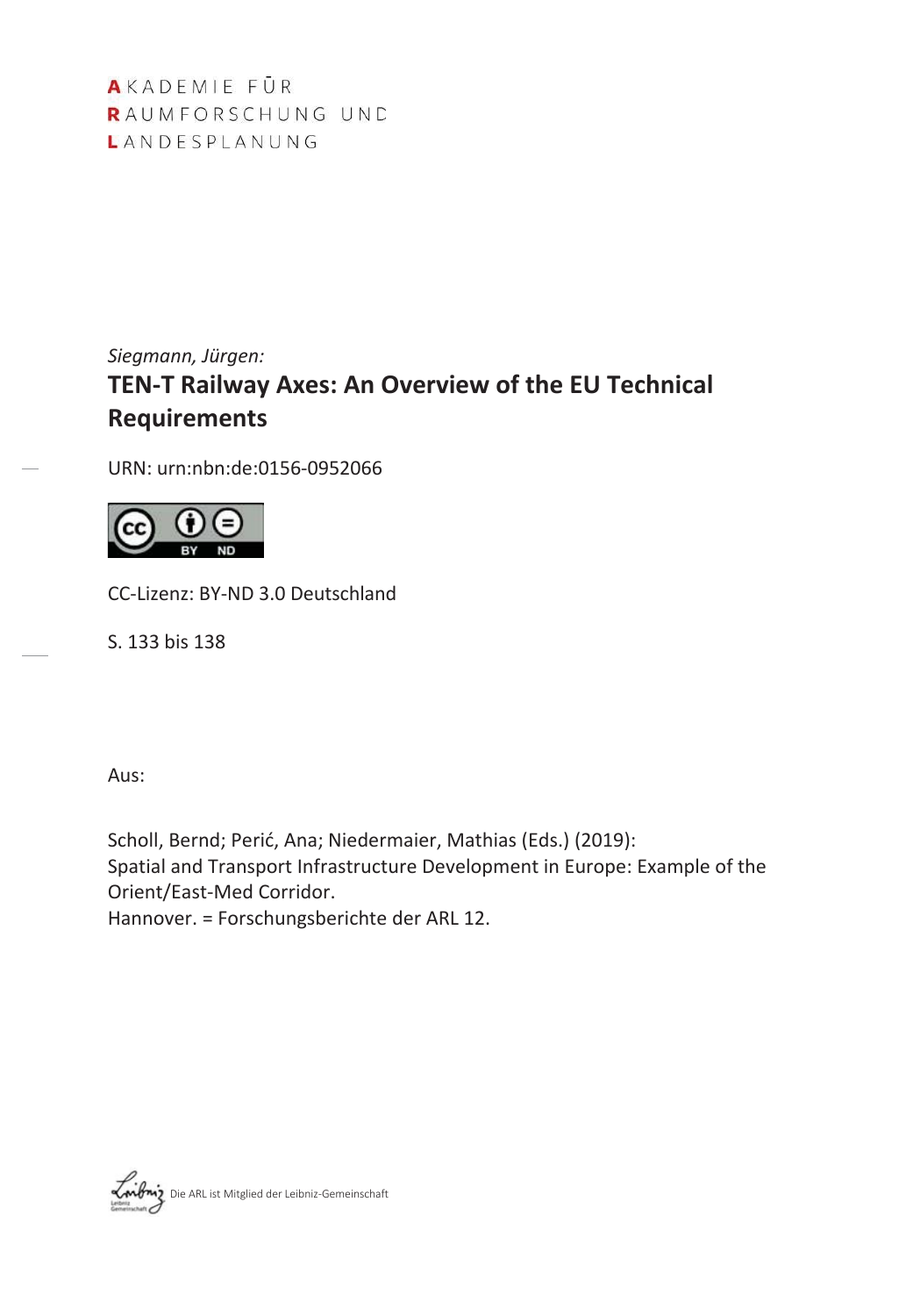#### Jürgen Siegmann

#### 6 TEN-T RAILWAY AXES: AN OVERVIEW OF THE EU TECHNICAL REQUIREMENTS TECHNICAL REQUIREMENTS

#### **Resume**

- 1 Objectives and boundary conditions
- 2 Track gauge
- 3 Axle load
- 4 Train length
- 5 Electrification
- 6 Speed
- 7 Conclusion

Literature

### **Abstract**

The paper provides an overview of the most important technical requirements for railway infrastructure as regulated by the standards proposed by the European Union. More precisely, the paper gives an insight into the following Trans-European Transport Network (TEN-T) requirements: track gauge, axle load, train length, electrification and speed. In addition, each parameter is illustrated by a practical case where appropriate.

### **Keywords**

Trans-European Transport Network – track gauge – axle load – train length – electrification – speed

# **TEN-T-Schienenachsen: Ein Überblick über die technischen Anforderungen der EU**

### **Kurzfassung**

Der Beitrag gibt einen Überblick über die wichtigsten technischen Anforderungen an die Eisenbahninfrastruktur, die durch europäische Normen geregelt sind. Der Beitrag ermöglicht einen Einblick in die folgenden Anforderungen des Transeuropäischen Verkehrsnetzes (TEN-V): Spurweite, Achslast, Zuglänge, Elektrifizierung und Geschwindigkeiten. Jeder der genannten Parameter wird gegebenenfalls durch ein Beispiel veranschaulicht.

# **Schlüsselwörter**

Transeuropäisches Verkehrsnetz – Spurweite – Achslast – Zuglänge – Elektrifizierung – Geschwindigkeit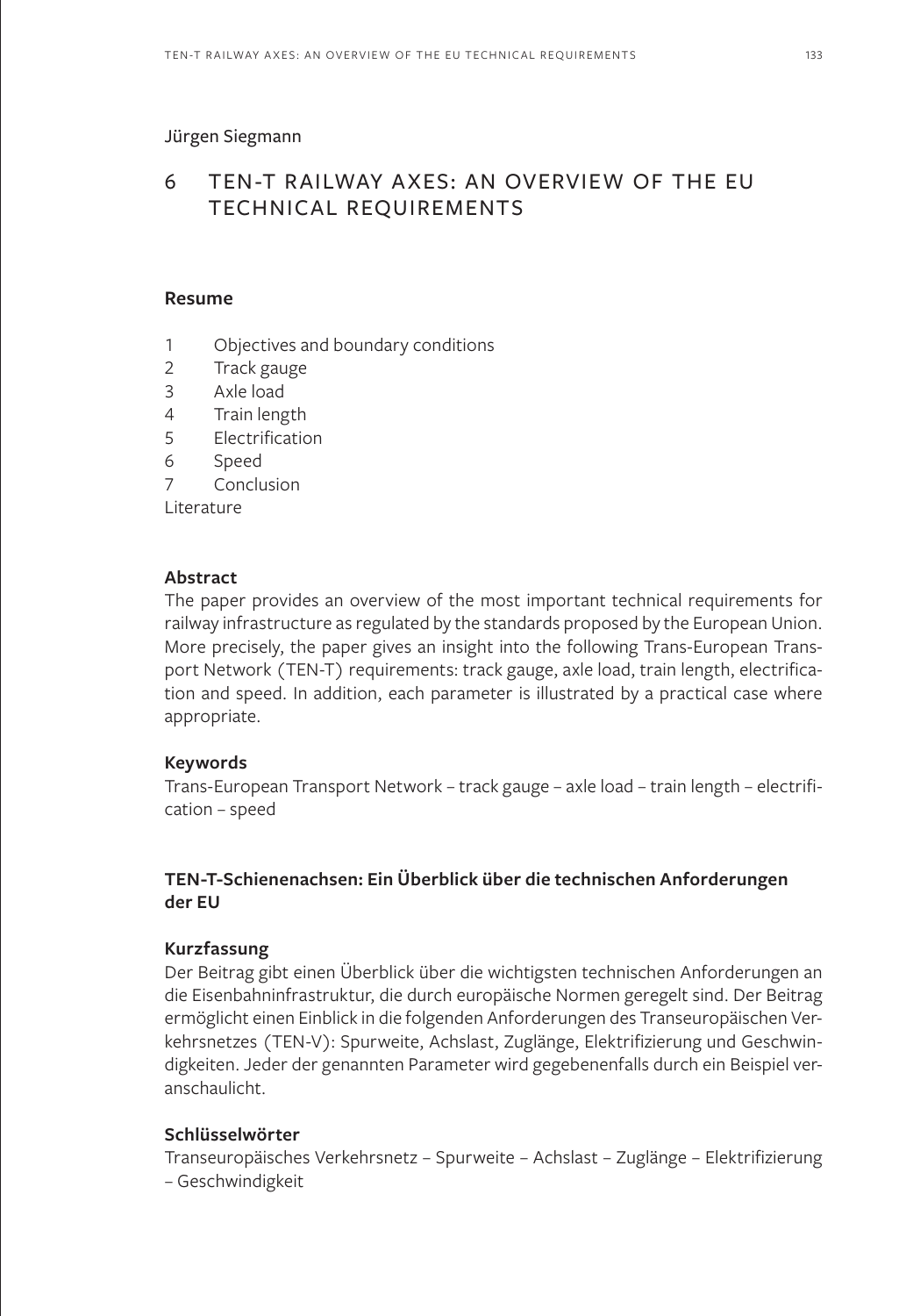# **1 Objectives and boundary conditions**

The European Union (EU) aims for the technical harmonization of railway lines on its territory, in particular on the main cross-border axes, in order to strengthen the role of railways as an alternative to road transport. The concept is based on different EU regulations – starting with early measures in the 1990s (Decision 1692/96/EC), across the amendments from the 2000s (Decision 884/2004/EC), up to the current ones (Regulation (EU) 1315/2013; Regulation (EU) 1316/2013). The target is a harmonized European railway network, which allows cross-border train services without any problems or time lags. In this way, the EU defines some technical conditions to make this aim possible.

The TEN-T requirements and the financial support for their fulfillment in the development of the TEN-T axes of the EU ensure that the most important routes from a European perspective are the first to be equipped in such a way. The railway infrastructure companies involved (in Germany "DB Netz AG") can then gain experience which they may also use on other suitable non-TEN axes. The national rail supply industry will benefit from this.

# **2 Track gauge**

The **1435 mm gauge** is already harmonized, except in peripheral areas such as Spain/ Portugal or Finland and some Baltic states. At the system boundaries, it is possible to exchange the wagons or only the axles. Talgo in particular builds vehicles with adjustable axles, which adjust to the approaching track width when driven at low speed.

In this respect, a track gauge specification is not explicitly required for TEN axes.

# **3 Axle load**

Axle load specifications are important for the wagon design and the weight of the superstructure and for bridges. For a maximum axle load of 22.5t, specified in regulation (EU) 1315/2013, the superstructure must have heavy UIC60 rails (60kg/m) according to UIC standard, preferably B70 concrete sleepers and corresponding rail fastenings. Most of the freight wagons currently in use are now four-axle and designed for 22.5t axle load, i.e. 90t per wagon when fully loaded.

Another recommended specification for the permissible load of bridges or passages is a **permissible meter load of max. 8t/m** for trains. This criterion is not explicitly required by the EU for TEN-T lines. However, new bridges along the TEN-T axes should at least be designed for this. With four axles per freight wagon and 8t/m permissible load per meter, the minimum length of such freight wagons is approximately 12m  $(4*22.5t/8t/m = 11.25m)$ .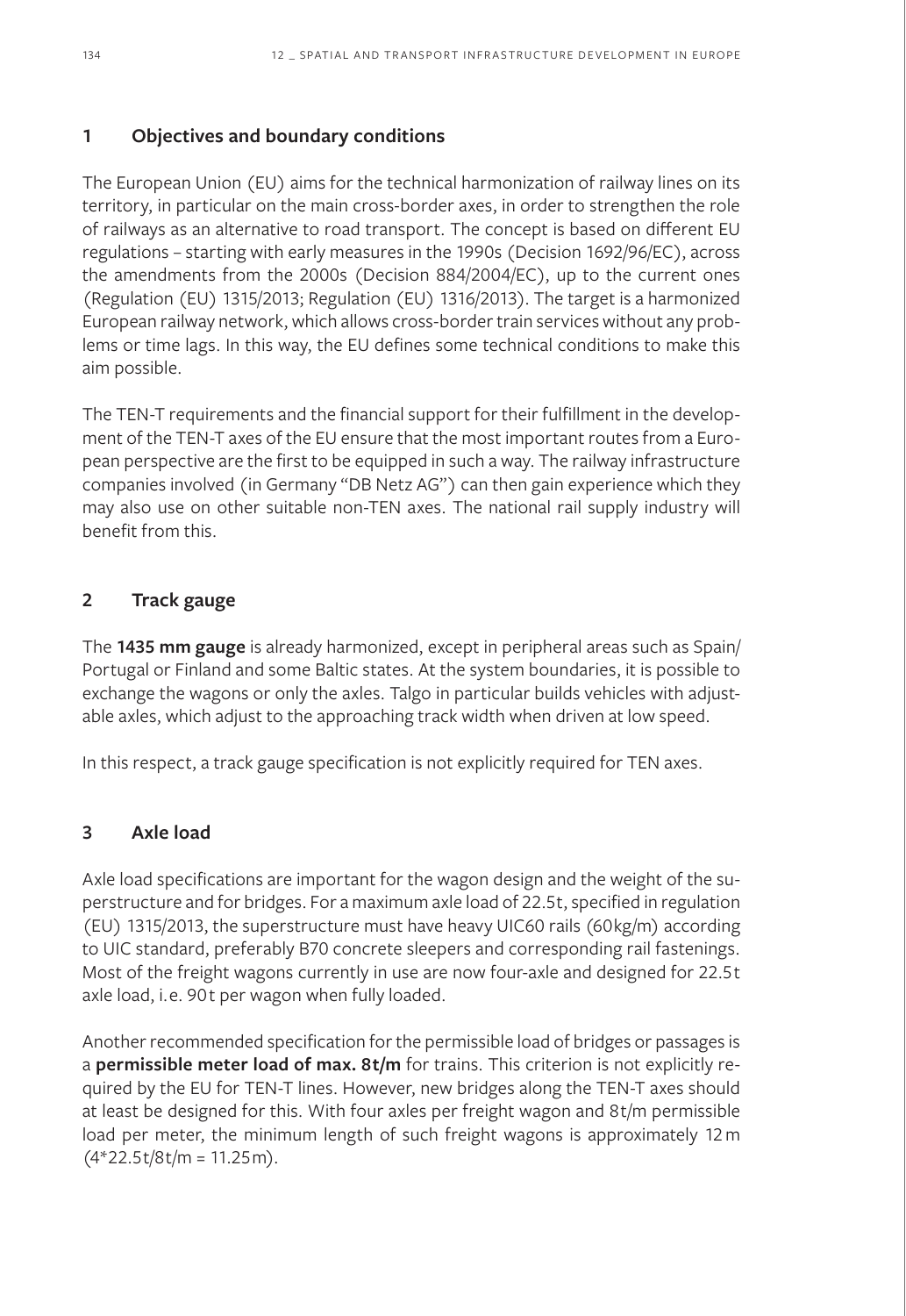Some steep sections also limit the total mass per train in order to minimize the risk of a train separating on a slope. The superstructure can adjust to a maximum axle load of 22.5t and equip the relevant sections with proven techniques (Lübke 2008).

## **4 Train length**

While the technology of freight wagons has changed considerably in many rail systems focused more on freight traffic, most of the design principles of European freight wagons are based on the Berne agreements of 1905, when **screw coupling and the Berne area** were defined and implemented throughout Europe. This was a major step at that time but is slowing down the effectiveness of rail freight transport today.

The screw coupling and the side buffers can only transmit relatively low tensile and compressive forces. The air hoses must be connected at each coupling, and valves must be opened because the coupling itself cannot do this, as all automatic couplings (AC) can. UIC's AC specifications from the 1960s have ensured that almost every European freight car is now ready for AC, but the installation of AC itself has only been undertaken by a few freight railway companies. The disadvantage of a mixed clutch could be eliminated by the Faiveley clutch, which is only in operation with a few heavy ore trains today.

In addition to the limits caused by coupling and the permissible towing capacity by traction and the lines to be travelled on, the working length of the train formation tracks and overtaking tracks also limit permissible train length for freight trains. Although large train formation stations ensure the formation of train lengths of up to 740m, many overtaking tracks on the line do not have this working length today. This may be a problem for the dispatcher on lines with mixed traffic.

In the case of freight trains, it is planned in advance where the train is scheduled to be overtaken, but in the event of unusual deviations from the timetable another overtaking track should also be available. The EU prescribes a working length of 740m for the TEN-T lines, thus all overtaking tracks should also have this working length.

Even better would be long multi-track sections in each direction of travel, e.g. **crossed three-track sections** as can be seen on the route between Hamburg-Harburg and Lüneburg. This would allow the freight train to continue its journey despite being overtaken by faster trains and would save time and above all energy.

It would be a big step forward for European rail freight traffic if 740m long freight trains could be run throughout. In France, however, radio-controlled intermediate locomotives are already being experimented with to allow for freight trains twice as long. This is a good solution for the future on routes that are largely used only by freight traffic.

Train formation, including manual coupling of the wagons to each other, requires train formation tracks in or near the loading processes, in a so-called train formation station (TFS) or in ports. For on-route overtaking and breaks for changing traction units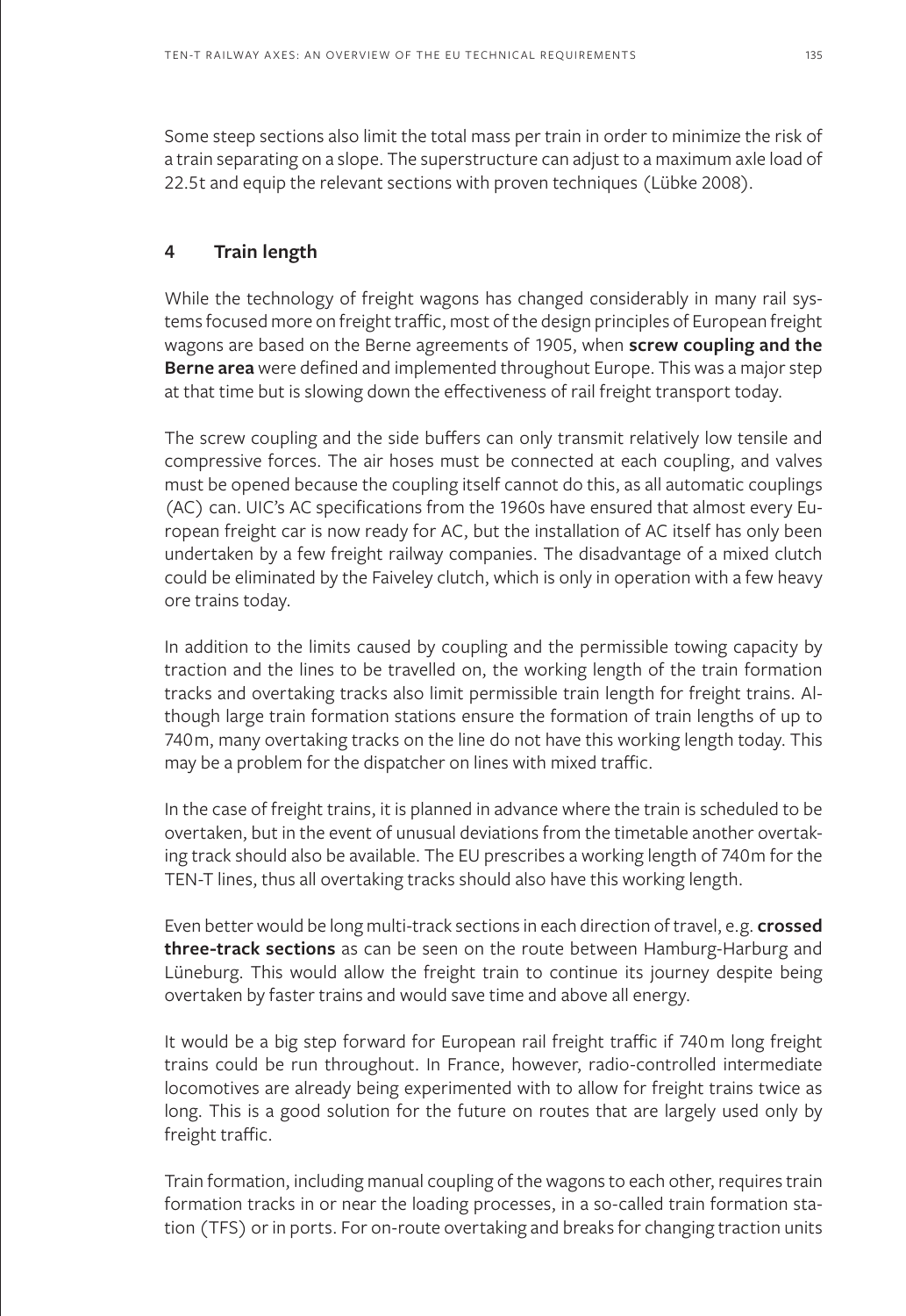(TU) or waiting for the next available train paths, train-length tracks with a real working length of 740m are required. To this end, the complex switch lines in these TFS must be expanded accordingly.

The block length, i.e. the distance between two fixed signals, is set at a minimum of 1,000m to achieve high performance. Together with a 200m overlap behind a signal and various other protection zones, this results in exactly the 740m permissible length for trains in the German network. This generally also applies to central Europe.

With even longer and heavier pulls, the breaking load of the screw coupling would probably also be reached more quickly. Only on flat lines like Hamburg-Flensburg, DK have there been tests with 825m long freight trains. For this purpose, the forces in each section of the train should be checked so that there are no derailments due to the length during forced braking or emergency braking in curves. The same applies to starting with a leading locomotive. These problems would be considerably less if freight cars were converted to automatic coupling (AC). For the time being, however, retrofitting by freight car operators seems unaffordable by the market without state aid.

Here, too, an AC would help, as it could also connect an electric cable which enables electric-pneumatic braking and thus allows all brakes to respond simultaneously, like in passenger traffic. Today, a freight car brake only works when there is a sufficient pressure drop in the main air pipe, which can be up to seven seconds later than on the first car behind the locomotive. This leads to constraints, possibly also to the climbing up of wheels in curves and derailments, which should of course be avoided. Therefore, the speeds of the freight trains may be reduced in corresponding curve areas. However, since the implementation of the freight car fleet with AC is not in sight, the standardization of the permissible train length to a maximum of 740m would be a big step.

Nevertheless, there will be narrower limits on steep sections, where heavy trains have to be pushed in a complicated manner. This problem could also be solved by AC in the vehicle fleet. In addition, by means of cabling or, if necessary, by radio, an unmanned remotely operated traction unit (TU) could be controlled by the leading TU in a train, which has long been the practice with highly productive railways in the USA, Canada, Australia and Africa, but mostly on pure freight traffic routes, of which there are very few in Europe.

# **5 Electrification**

As a result of the development of multi-system locomotives that can switch to different power systems during travel, the problems of different power systems have now been marginalized. The use of diesel locomotives would not only be less environmentally friendly on site but, due to the lower tractive power per locomotive compared to modern electric traction, also generally less economical, because two diesel locomotives would have to be used for trains of the same weight as one electric locomotive. The EU demand for electrification is justified because it increases the economic effi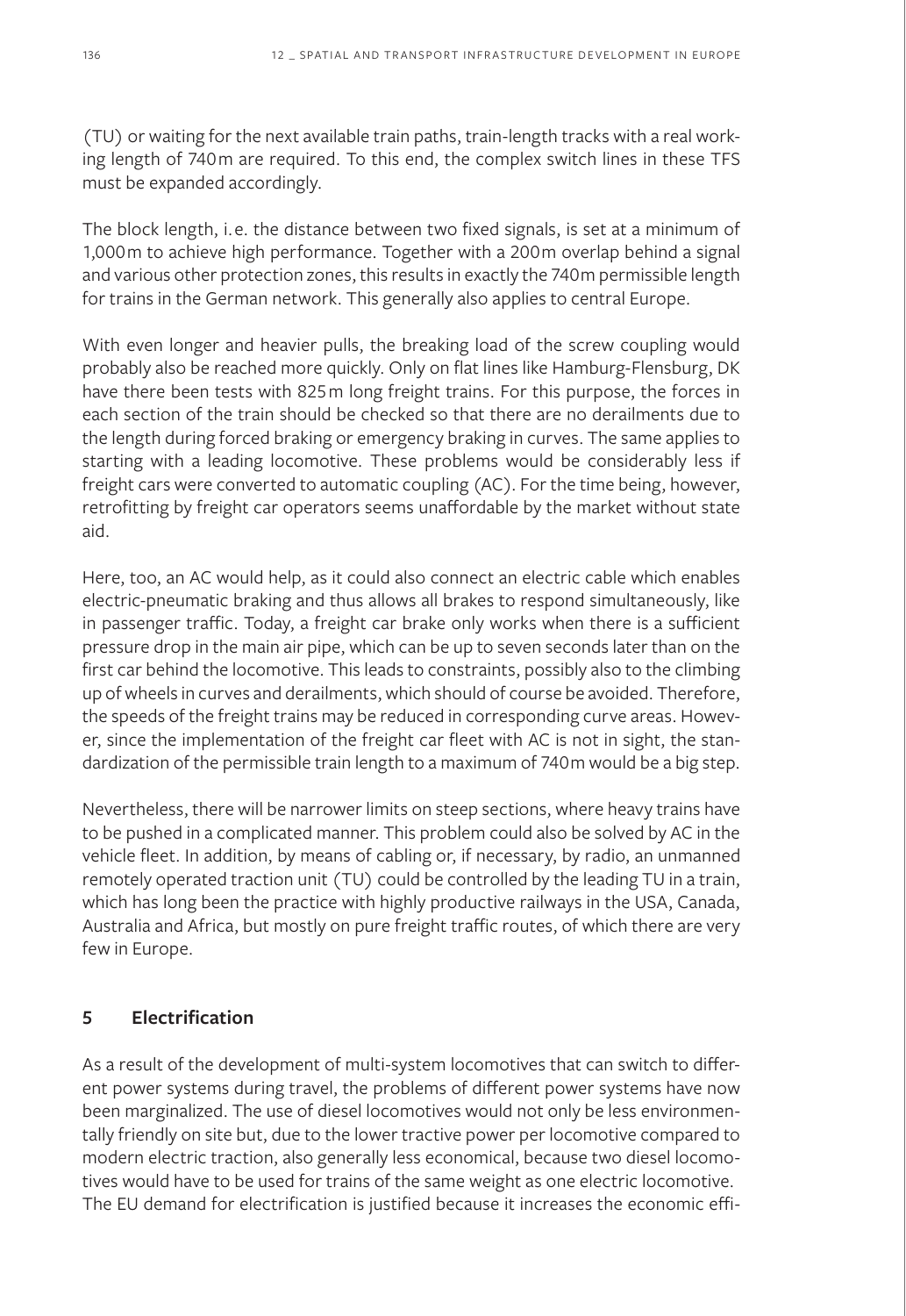ciency of freight trains on TEN-T lines and also ensures a better environmental balance in passenger transport. The nuisance to local residents with regard to noise and exhaust fumes is significantly reduced.

# **6 Speed**

For freight traffic, a speed of 120km/h is required as permissible speed, which is in line with most national plans. Today, many freight cars can only be transported at 100km/h due to the design of their bogies or single axles. The aim in the freight car fleets is 120km/h as Vmax and the current orders are linked to this aim.

Tests with faster rail freight traffic (e.g. as a freight train up to 160km/h) were soon stopped due to the considerably higher energy consumption. The non-streamlined wagon constructions, gaps in the loading conditions, etc. increase the wind resistance enormously.

These tests were carried out at night, when passenger traffic is only marginal, in order to make better use of the high-speed lines. After some dangerous situations between freight and passenger trains on high speed lines in Germany, a ban on freight trains was imposed in tunnels with two tracks in one tube. Freight traffic on such lines was brought to a standstill in combination with fast passenger trains.

Only where a separate tunnel tube is available for each direction and where special streamlined wagons are used can freight traffic on high-speed routes still be considered. An example of this would be the replacement of air freight traffic in modified passenger trains like the so-called InterCityExpress Freight (ICE-G).

# **7 Conclusion**

EU requirements for the TEN axes are designed to increase the efficiency of passenger trains and rail freight transport on these axes and do not unduly overload the infrastructure or the railway undertakings (RUs). Railway operations can also live in mixed traffic and largely with the current station layout.

Above all, adjustments will be necessary for the effective lengths of passing and train formation tracks and in the superstructure, even if this is different in each country along a corridor.

The TEN axes can play a strong role in European commercial transport and thus fulfill the task desired by the EU. The regulations will also result in many additional national expansions, bringing the goal of a uniform European rail system closer.

While the railway lines in Germany and Austria are already largely in line with EU requirements or are being upgraded, there is still considerable backlog demand for the Corridor Hamburg–Athens in the Balkans and in Greece. An appropriately developed main line, however, holds great potential for more effective rail freight transport.